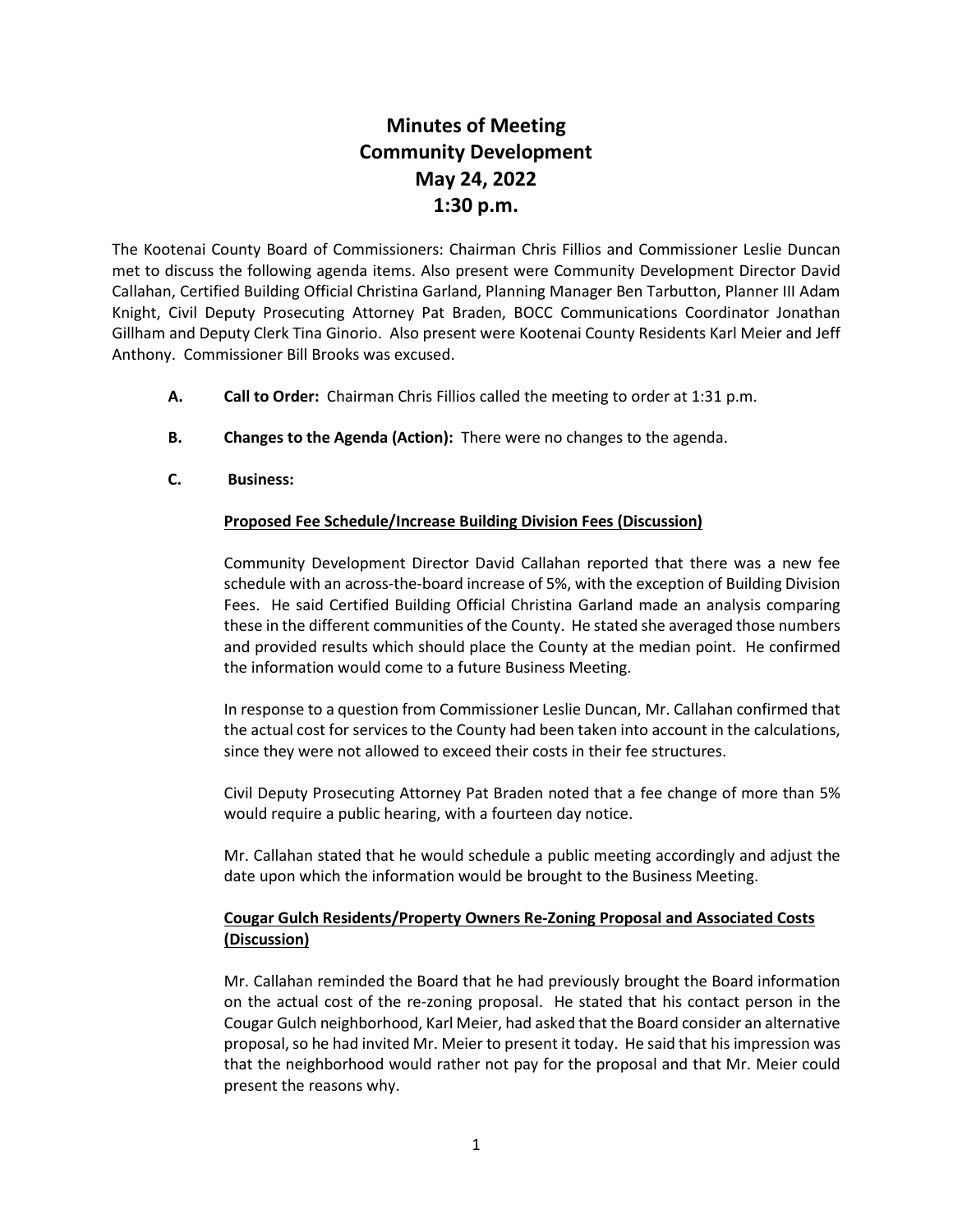Mr. Meier explained that many people in the Cougar Gulch area had experienced water supply problems, with too many wells drawing on the limited water supply. He described the efforts he and other concerned citizens had made to circulate a petition asking that their area be rezoned in hopes of addressing the problem. He stated that about 75% of the people contacted had favored the rezoning. He said that he and these other citizens had invested the time and the money for gas, postage and supplies to inform property owners and they felt that the County should cover any additional costs.

In response to a question from Commissioner Duncan, Mr. Meier said there were about 340 parcels included, with two or three being eighty acres or more and owned by developers.

Commissioner Duncan commented that the rezoning requests had a fee attached of \$8 per parcel. She said she did not feel it would be appropriate for the County to pay those fees because it would equate to the rest of the County subsidizing a matter from which only Cougar Gulch would benefit. She indicated that this could set an unfortunate precedent and other groups could demand the same treatment in the future.

Mr. Meier voiced his disagreement with her position.

Chairman Fillios suggested that a threshold percentage be set for the petition; if that percentage or more of property owners signed the petition, the County would pay for it. If the threshold was not met, the residents would have to pay for it. He indicated that he felt 75% of Cougar Gulch property owners would be a sufficient level to meet for the County to cover the expense.

Mr. Braden commented that, if the residents actually filed the petition for a zoning change, there was a defined process which needed to be followed. He said the matter would be brought before the Planning Committee first and their recommendation would be brought to the BOCC for potential action. He stated that no decisions could be made at this point.

Mr. Callahan suggested that they begin the next steps of the process, probably to include one or more neighborhood meetings with Zoom access, followed by a workshop with the Planning Commission. It was generally agreed that this course of action would be followed.

Mr. Meier voiced his frustration at the additional costs and steps that needed to be taken. He remarked that, if the property owners paid the fees for rezoning and the petition was denied, people would be very upset.

Chairman Fillios said he wished to ask whether he, in the interest of impartiality and transparency, should recuse himself from further consideration of the question. He explained that he was a resident of Cougar Gulch, although his daughter owned the property.